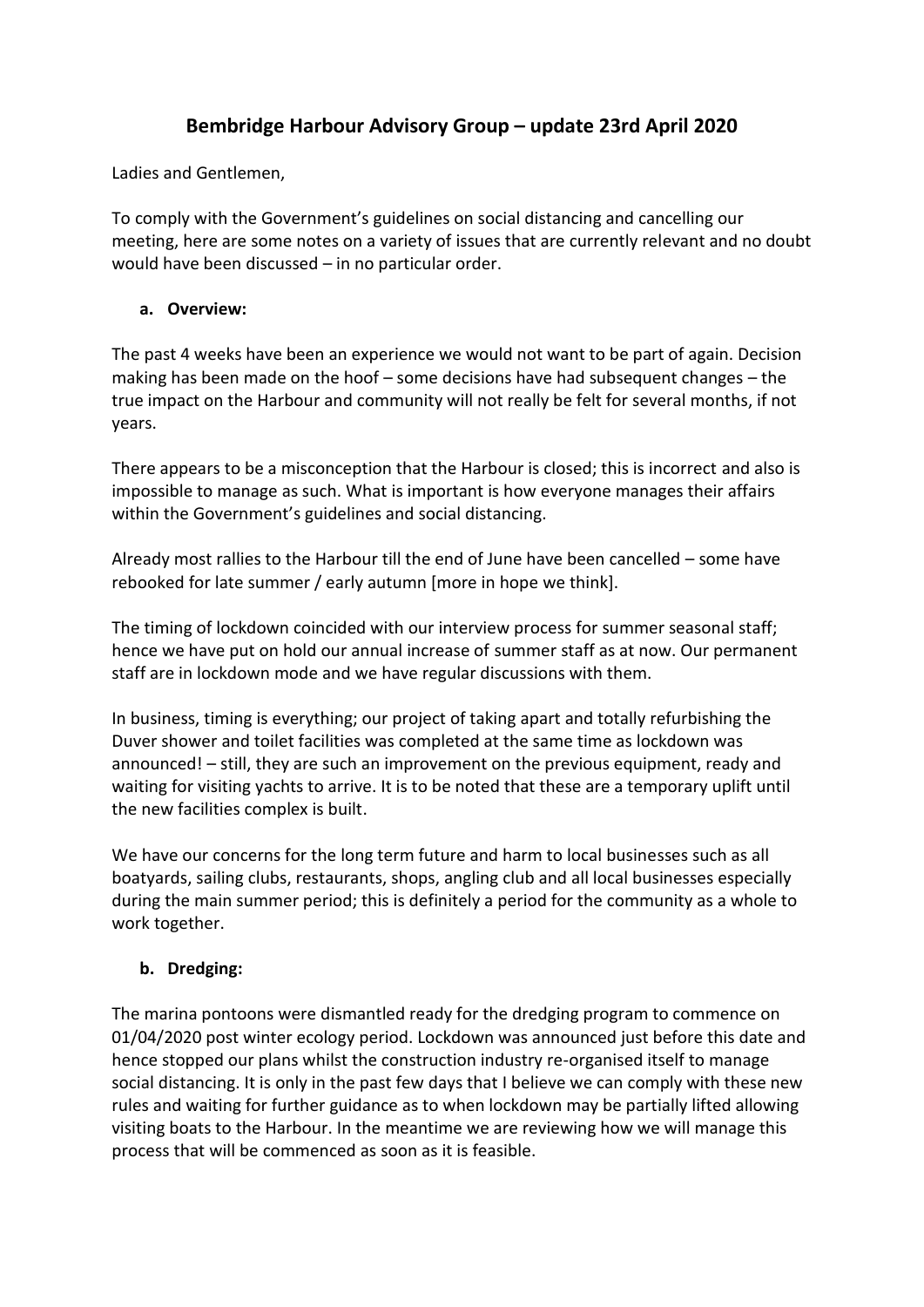I am sorry to announce that Jane and Nigel Bennett have decided to retire and close down the aggregates business in May; their family have been part and parcel of Bembridge Harbour for I believe three generations and they have proved strong allies to me over the years - I will miss Nigel's advice and views in the future.

Nigel has attended training on our own dredging barge with the intention to be involved with dredging the marina; this will not happen now. However it appears that we have an alternative candidate to step in and discussions are proceeding.

As regards the entrance channel dredging previously carried out by Nigel, we are currently considering two business options – both will include a channel south of St Helens' Fort. The commercial dredging opportunity is also being marketed.

## **c. Events:**

As you will be aware from April's *On the wind*, our first event of the season - the Duver Dash on 24th May, has been cancelled, as has the IoW Festival Running of which it is now part. Next year's date is Sunday 30th May (Bank holiday and start of 1/2 term).

June events: Bembridge Gig Fest on 20th/21st and Rock the Boat on 27th - a decision on whether they are able to go ahead (either in their current form or on a scaled down basis) will be made after the end of the currently extended lockdown period and will be based on Government guidelines.

All other events will be reviewed as we get closer to their time.

## **d. Groyne:**

Whilst I note the interest being shown by both BHUG and BHT, I would like to repeat that I am not totally convinced as to the benefits of this project, where the reports from the Harbour's retained consultants have not formed part of either groups' due diligence processes.

Also I have made it very clear over several months that this project has equal importance to the new Duver facilities complex for visiting boats; yet BHT continue to slow the planning process down on this regeneration project despite the six year planning debate – despite two local authority resolutions to grant consent – and their public campaign aimed to undermine the Harbour's management.

More so than in the past few years, it is crucial that the community work together during Covid-19 to survive as best it can; hence this is a request that BHT take a step backwards with their public campaign and constant attacks on the Harbour and cease all such actions.

## **e. Houseboats:**